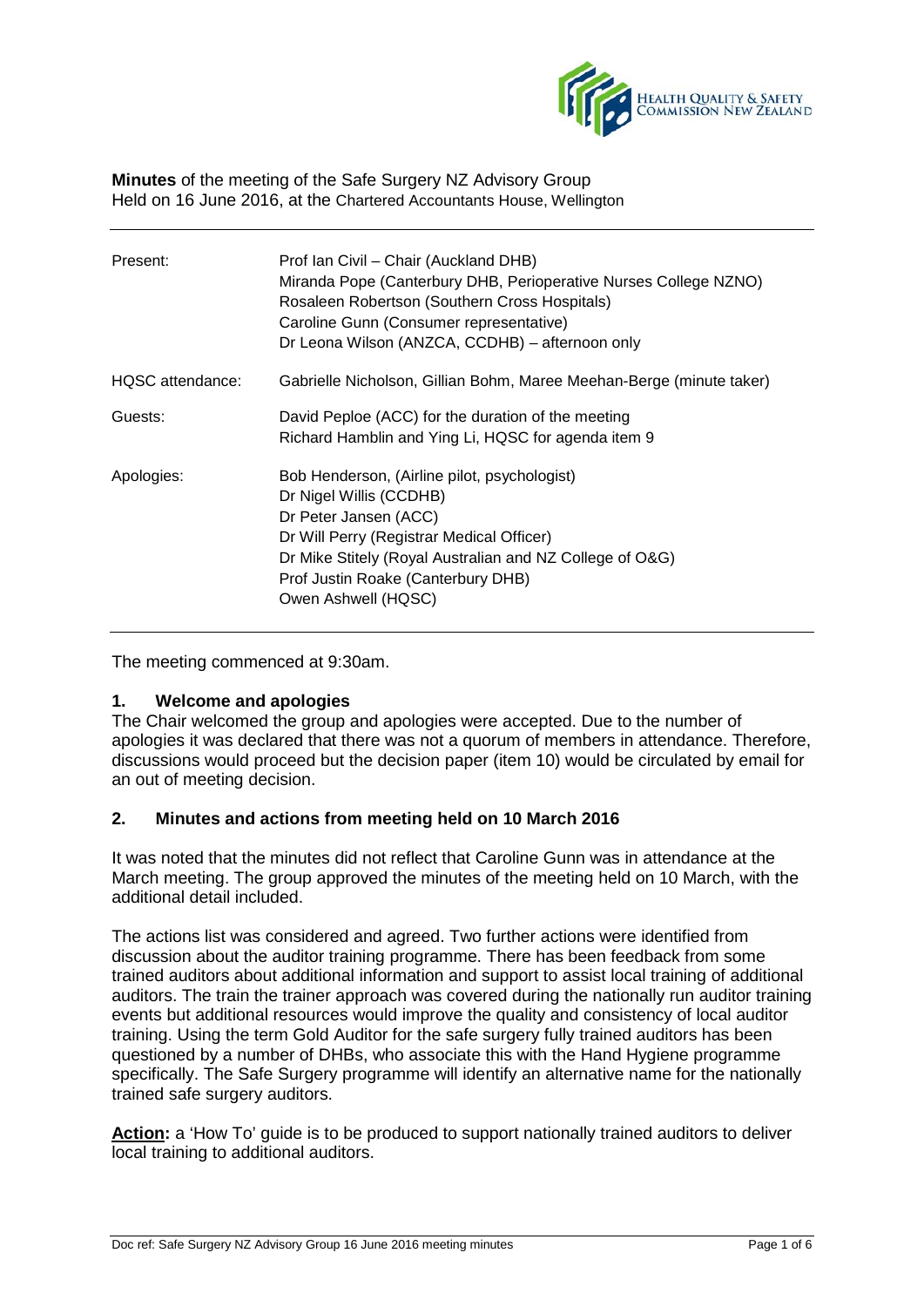**Action:** further discussion on an alternative name to describe the auditors that have received training directly from the University of Auckland team.

## **3. MORSim update**

The Chair, also a member of the MORSim team, updated the group on recent progress. Roll-out of MORSim is in four cohorts, with five district health boards (DHBs) in each cohort. For cohort one, instructor training will start in November 2016, and local MORSim courses in February 2017. Training for cohorts two, three and four will follow at nine-month intervals.

#### The cohorts are:

Cohort 1; Waitemata, Capital & Coast, Nelson Marlborough, Whanganui and Tairawhiti Cohort 2; Auckland, Waikato, Hawke's Bay, Taranaki and Wairarapa Cohort 3; Counties Manukau, Bay of Plenty, MidCentral, Hutt Valley and South Canterbury Cohort 4; Canterbury, Southern, Northland, Lakes and West Coast

MORSim involves interactive sessions, including challenging simulated surgical cases, debriefings and communication skills training. The scenarios include cases for the main five surgical specialties, and engage each member of the multidisciplinary surgical team.

Each DHB will be supported to implement MORSim. The MORSim team will provide comprehensive instructor training. ACC funding provides simulators (where required) and surgical models. Three MORSim courses will be run in each DHB with support during the transition to locally-led, ongoing MORSim training also provided. The goal is for MORSim to become business as usual in each DHB, and for each surgeon, anaesthetist, anaesthetic technician and theatre nurse to regularly participate in the training.

The full five year business case has been approved by ACC, but only half the funding has been agreed to date. The MORSim team has been advised by ACC that the second half of the funding is dependent on them being able to demonstrate improved outcomes (i.e. reductions in treatment injuries). The MORSim team see this as an issue as it is known that culture change takes time and attribution is hard to identify. Also, if the second tranche of money does not eventuate half the DHBs will miss out. If the second tranche of money does not eventuate then there is the risk of increased variation between DHBs. David Peploe, representing ACC at the meeting, advised that ACC's funding and investment model is very well defined and designed to measure value for money. He advised that getting ACC's medical staff to work with ACC Finance may prove beneficial to ensure a shared understanding of the programme, risks and ideal/ likely outcomes. This may smooth the process out somewhat. David also advised that the ACC Board and Minister are very enthusiastic about MORSim, so receiving the second tranche of money is highly likely.

The Chair also advised that the MORSim programme is not currently using the ACC branding due to perceived difficulties in approvals and logistics. This was seen as a lost opportunity for demonstrating collaboration. The Senior Portfolio Manager advised that the Commission and ACC have agreed a quick and easy process for seeking approval for branding for the Surgical Site Infection Improvement Programme, which ACC has invested in.

**Action:** the programme team to share the SSIIP branding / logo sign off process with the MORSim team.

Private surgical providers also need access to the MORSim training. Simulation theatres for the training may be an issue for some private providers but private could be included in DHB training. This would be a similar model to the Safe Surgery programme approach of included private providers wherever possible.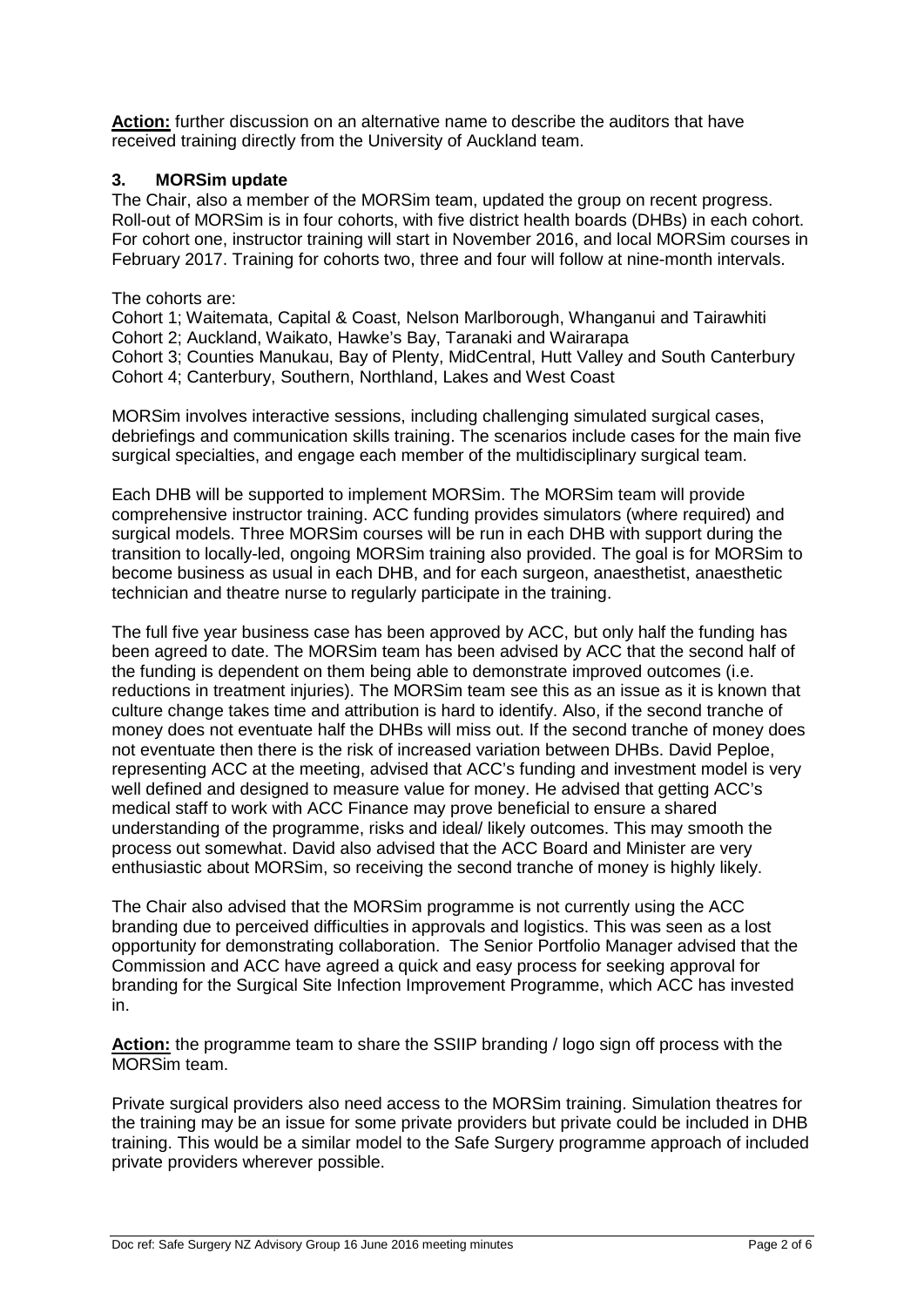**Action:** Chair to follow up with MORSim team and advise re Private Surgical Hospitals.

# **4. New articles and developments**

A South Carolina article published in the JACS (2016, Molina, et al. Implementation of the Surgical Safety Checklist in South Carolina Hospitals is associated with improvement in perceived perioperative safety) was discussed. Surgical team members were surveyed and results highlighted positive change post introduction of the WHO surgical safety checklists.

Action: the programme team to look at the comparability between this surgical safety culture survey and the safe surgery programme culture survey.

# **5. Summary of 2015/16**

Safe surgery monthly report received. The group agreed that it is beneficial to view this each quarter with a focus on amber (and red, if any) coded activity.

University of Auckland intervention and auditor training final reports received. The group acknowledged the professional and expert services delivered by the training team and the outstandingly positive feedback from participants of both programmes.

The programme team is working with the University of Auckland team on an extension to the auditor training contract. This will likely include four regional workshops plus an online learning tool. It was identified earlier in the meeting, that a 'How To' guide is to be produced to support nationally trained auditors to deliver local training to additional auditors. This will be included in the contract extension brief.

**Action:** the programme team to ensure a key is added to the graphs and change colours for ease of interpretation. The programme team will also attach the evaluation form used at each training event. The reports can then be published on the Commission website.

# **6. Planning for 2016/17**

Consumer engagement was considered, and the group agreed there is a need to review patient safety brochures currently available, including the Commission's "Keeping you safe during surgery" brochure. Alternate methods of delivery were discussed, and using text messaging was considered. Mental Health and Maternity already use this technology to deliver key messages at times when the information would be most useful. Games and apps are other technology driven information sharing options.

The Southern Cross VTE Blood clots and YOU brochure, a previous Patient Safety Week resource, was well received by both private and public surgical service providers and the Commission plans promoting the tool as a national resource.

**Action:** obtain current version of Southern Cross Blood clots and YOU tool for the Commission's review.

The Safe Surgery with Professor Cliff Hughes series of regional workshops on briefing and debriefing were discussed. The Principal Advisor provided the results of a survey of medical staff to ensure they participated in the Emerging Leaders programme. Taking these recommendations into consideration, it was decided that the workshop will be held in the afternoon, starting with a networking lunch, and moving into the four hour workshop between 1.00 and 5.00pm. Cliff Hughes and Ian Civil will be the main speakers, both focusing on the evidence and case for introducing briefing and debriefing alongside the paperless surgical safety checklists.

Action: the programme team will liaise with Cliff and Ian to develop a schedule for the four days, 4 to 7 October, and a timetable for the four hour workshop.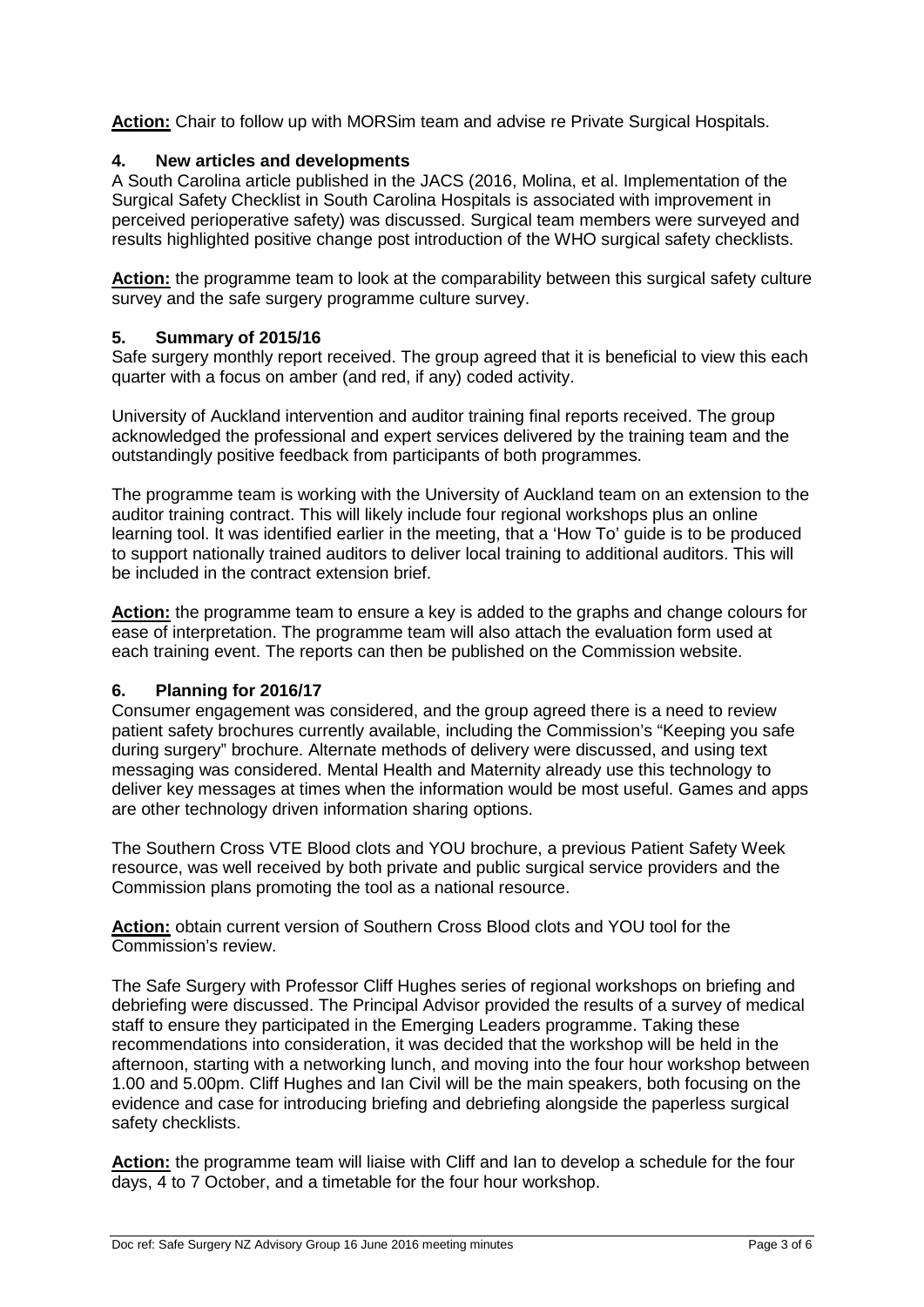The advisory group revisited an earlier discussion about the sustainability of the Safe Surgery programme, including partnerships with MORSim, POMRC and the DHB Regional Patient Safety Groups.

A joint meeting with POMRC will proceed early October, with a discussion paper outlining the current focus of each group/programme and the impact to date. Discussions will focus on possible joint programme activity and sharing of data, resources, networks and partnerships.

**Action:** the programme team will draft a discussion paper for the joint meeting between SSNZAG and POMRC.

The original focus of the regional networks was the Campaign patient safety activity, however this is now complete. These regional patient safety groups are changing their scope to support quality improvement and patient safety more broadly. The Commission has requested they start topic specific sub groups, as they have for falls. Regional surgical safety networks are being recommended and supported. Private providers involvement in regional safety network activity was raised and the advisory group agreed that inclusion of private providers wherever possible across quality improvement activities would support patient safety. The coming year for the Safe Surgery NZ programme will shift DHBs from working in the three cohorts agreed for 2015/16 to working in their regional groups. From this regional networks should be established and left as part of the sustainability / legacy of the programme. These networks will need to connect in with the regional quality and safety governance arrangements.

Leona Wilson joined the meeting.

#### **7. POMRC Conference consumer focused presentation**

The Chair invited consumer representative Caroline Gunn to repeat the presentation she delivered to the annual POMRC Conference delegates on 13 June. This presentation was focused on the consumer experience of surgery. Caroline then responded to a number of questions from the advisory group and this was linked back to some of the earlier discussion around consumer engagement activity in 2016/17.

## **8. Evaluation progress**

The group considered an early draft of the second fieldwork report from Sapere. The work to date was acknowledged and it was noted that a number of interesting findings are starting to come through the evaluation process. A number of recommendations about improving the second fieldwork report were noted, including confirming the accuracy of DHB information, and strengthening the executive summary by including early findings and possible recommendations.

**Action:** programme team to provide feedback to Sapere and ensure the report is ready to go to the Evaluation Steering Group meeting on 20 July.

The group anticipate the evaluation Interim Findings Report, due on 30 September, will start to clearly articulate the evaluation recommendations, including areas for improvement in the programme design and structure.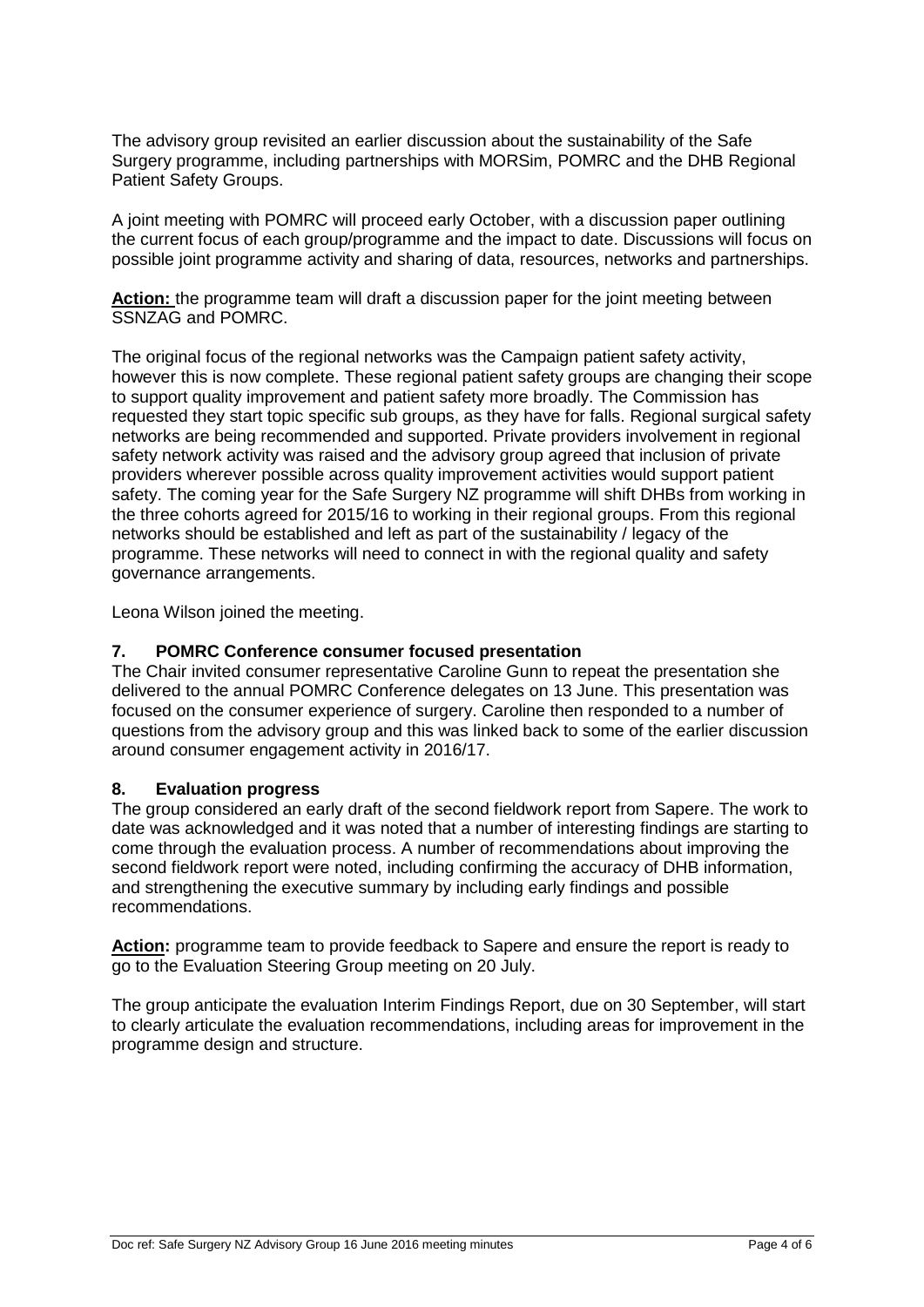## **9. Safe surgery outcome measures**

The health quality evaluation team presented a risk adjusted model for measuring sepsis outcomes. They explained how this was developed, including definitions of sepsis. This led to discussion about how closely sepsis results, with the current definition, can be tied to surgery outcomes. This could only be achieved by changing the definition of sepsis (i.e. narrowing it to post-operative sepsis) and then we would no longer be consistent with OECD data and would then miss out on the benefits of comparing with this group of countries.

**Action:** HQE Director to send the current Sepsis definition to inform further discussion at the 1 September meeting.

Since 2005, sepsis data has trended up, with the likely cause being an increase in high risk patients. The group will continue to debate whether the current definition of sepsis is suitable as an outcome measure for the safe surgery programme.

Also discussed was what happened to the data of private sector patients who are admitted to the public setting; some will be excluded if private data is not in the National Minimum Data Set (NMDS) repository.

The group then discussed deep vein thrombosis and pulmonary embolism (DVT/PE) data and trends. DVT/PE rates might be trending down. Again, applying a risk adjustment model would provide a more accurate picture of the key contributors to the DVT/PE trends. This measure will directly demonstrate the impact of the Safe Surgery programme.

**Action:** the health quality evaluation team to develop a risk adjustment model for DVT/PE, to be presented at the 1 September advisory group meeting.

A discussion on introducing a briefing and debriefing QSM focused on the need to balance the value of introducing a second process QSM against the burden of increasing surgical team audit requirements. The Commission will need this QSM to demonstrate commitment to start-of-list briefing and measure the impact of introducing start-of-list briefing and end-oflist debriefing.

There is a possible link between doing start-of-list briefings and a better surgical safety checklist engagement. We will be better able to explore this correlation after a briefing QSM is introduced.

The briefing audit could be linked to the first 'sign in' of the day/list with a question about whether the briefing had been completed or not. This question would not capture the quality of the team engagement around the briefing checklist. There is no current evidence to support a quality measure around briefing, unlike the WHOBARS evidence associated with the surgical safety checklists. Alternatives, such as reporting back on data from the app (rather than a national QSM) were also discussed.

## *The group agreed:*

A new process QSM around start-of-list briefing will be proposed to the Board, for their consideration. Wording will be along the lines of "Was a briefing including all three teams, done at the start of the list?" with a Yes/No response required. All new QSM proposals must first be approved by the Board.

**Action:** the programme team will develop a new QSM discussion paper, to go the Board in August and report back to the advisory group on 1 September.

# **10. Anaesthetic Technicians auditing own teams; decision**